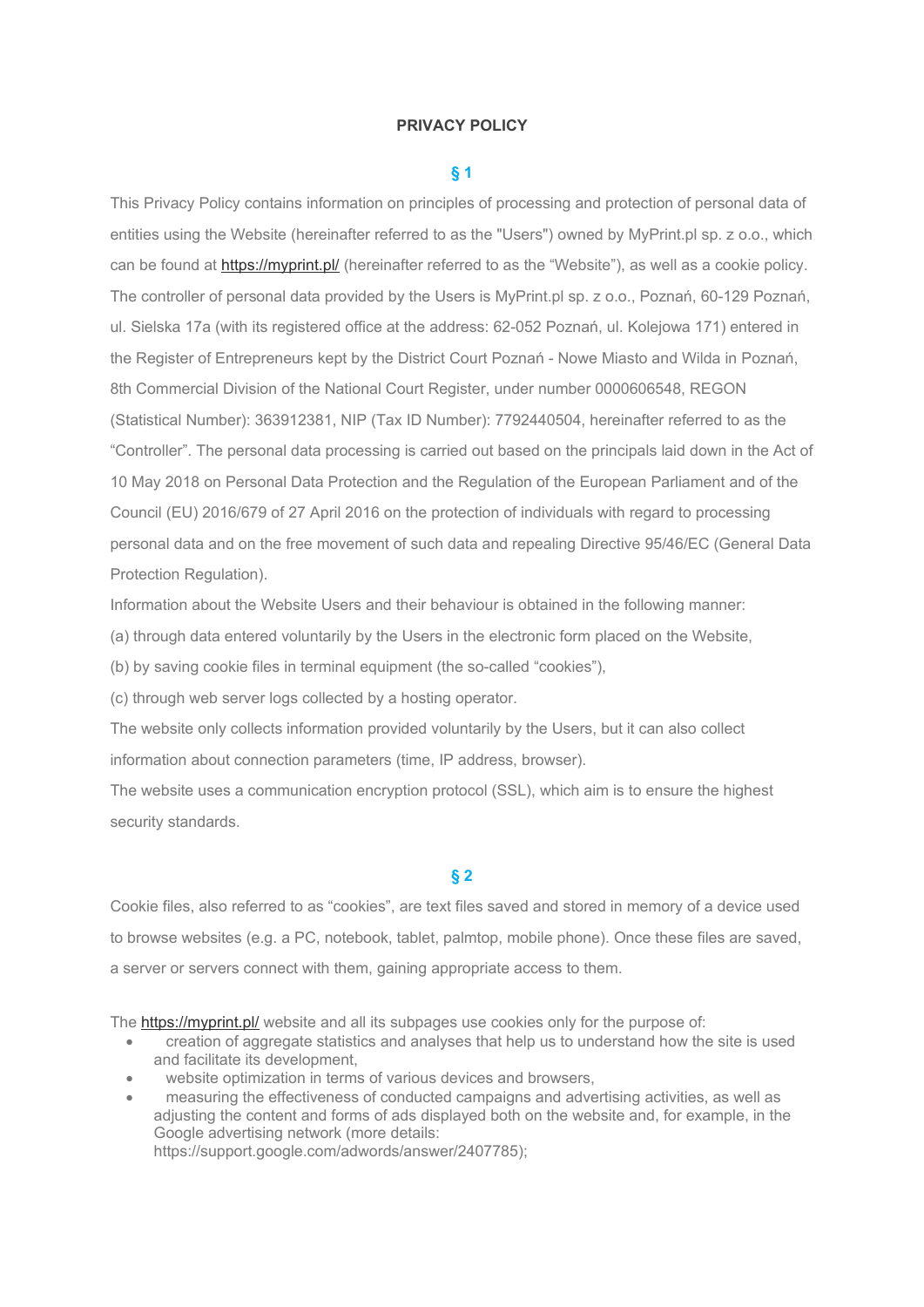Therefore, part of the data may be transferred through the tools we use to external partners. In turn, the partners can combine this data with other information received from the Users or sent with the tools that they use on their own. Below, there is a list of partners we work with:

- Google Analytics (administrator cookies: Google Inc seated in the US),
- Google AdWords (administrator cookies: Google Ireland Limited seated in Ireland),
- Facebook (administrator cookies: Facebook Ireland Limited seated in).

The website uses two types of cookies: (a) session cookies - they remain on the User's device until they leave the website or turn off the web browser; (b) permanent cookies - they remain on the User's device for a specified period or until they are manually removed by the User. By changing the settings of the software used to view the<https://myprint.pl/> website and its subpages, it is possible to specify the storage conditions and conditions for accessing the cookies used by this website and its subpages, in particular, it is possible to disable the cookies completely. In order to change the cookie settings, you should properly configure the software used to view the **<https://myprint.pl/>** website and its subpages. Relevant information in this regard can be obtained from the technical support provided for such software or by contacting its supplier. A failure to change the settings of the software used to view the <https://myprint.pl/> website and its subpages is tantamount to, pursuant to Article 173(2) of the Telecommunications Act, consenting to this website and its subpages using cookies for the purposes as set out above.

# **§ 3**

Information about certain behaviours of the Users' is saved on the server. This data is only used to administer the site and to ensure hosting efficiency. The viewed resources are identified by URL addresses. Other parameters may be saved, such as the time of receiving a query and sending a response, encountered errors, information about the user's IP address and the browser used thereby. All the collected data is not related to any specific persons browsing the Website, and it is used only for the purpose of effective administration of the Website.

### **§ 4**

Personal data of the Website Users referred to in Section 1 Paragraph 4 above is only processed for the purpose for which the data has been provided by the Website Users with their prior consent, including:

- to prepare a quote for a service and send a commercial offer,
- to handle a request, contact the Website User or reply to a message sent thereby;
- to fulfil the Controller's obligations imposed thereon by legal provisions,
- to fulfil the Controller's legitimate purposes (e.g. conducting marketing activities), implemented by the Controller or data recipients, which does not breach the rights and freedoms of data subjects.